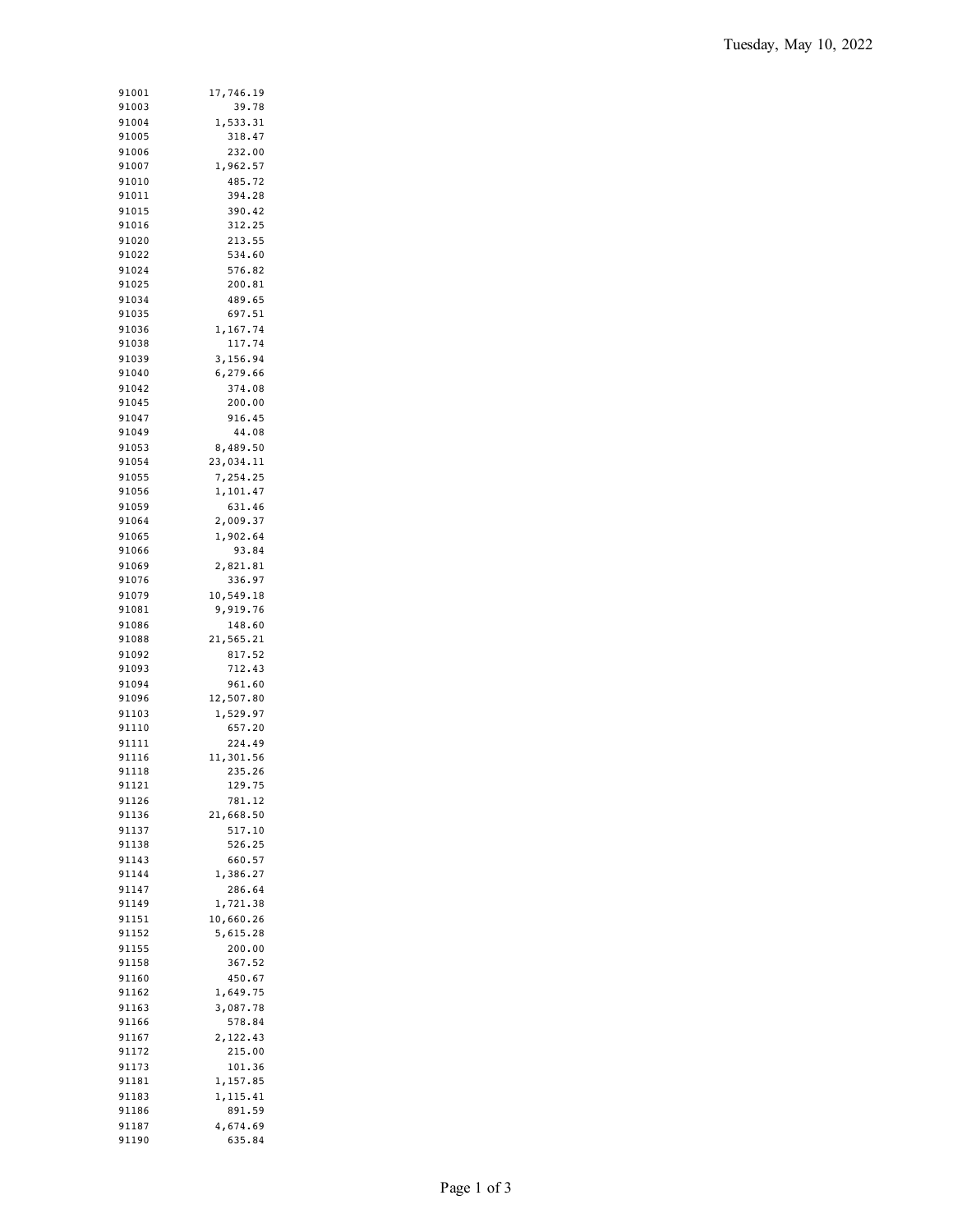| 91193 | 454.00    |
|-------|-----------|
| 91195 | 82.76     |
| 91199 | 925.85    |
|       |           |
| 91202 | 6,178.94  |
| 91203 | 285.19    |
| 91207 | 3,521.84  |
| 91211 | 451.73    |
| 91213 | 433.84    |
|       |           |
| 91217 | 429.60    |
| 91219 | 344.34    |
| 91221 | 4,308.66  |
| 91225 | 8,234.79  |
| 91231 | 6,799.30  |
| 91236 | 769.36    |
|       |           |
| 91239 | 0.00      |
| 91242 | 2,380.13  |
| 91244 | 210.00    |
| 91245 | 5.00      |
| 91246 | 404.20    |
| 91247 | 79.82     |
| 91248 | 71.77     |
|       |           |
| 91251 | 1,562.17  |
| 91252 | 58.00     |
| 91253 | 0.28      |
| 91254 | 515.75    |
| 91256 | 2,301.18  |
|       |           |
| 91260 | 3,305.08  |
| 91261 | 1,294.60  |
| 91262 | 412.53    |
| 91263 | 1.20      |
| 91268 | 47.35     |
| 91271 | 217.55    |
|       |           |
| 91272 | 37.96     |
| 91274 | 376.09    |
| 91276 | 3,699.14  |
| 91279 | 5,247.87  |
| 91280 | 816.03    |
|       |           |
| 91282 | 609.72    |
| 91285 | 88.29     |
| 91286 | 478.39    |
| 91287 | 398.39    |
| 91288 | 1,212.00  |
| 91289 |           |
|       | 521.16    |
| 91290 | 168.50    |
| 91292 | 223.14    |
| 91293 | 200.00    |
| 91295 | 1,151.69  |
| 91298 | 62.75     |
|       |           |
| 91299 | 1,181.17  |
| 91301 | 353.73    |
| 91302 | 649.47    |
| 91308 | 131.65    |
| 91309 | 200.00    |
| 91310 | 200.70    |
|       |           |
| 91311 | 73.68     |
| 91312 | 922.04    |
| 91313 | 214.88    |
| 91318 | 236.20    |
| 91319 | 1,013.37  |
|       |           |
| 91320 | 210.95    |
| 91321 | 230.69    |
| 91323 | 1,507.63  |
| 91324 | 2,048.11  |
| 91326 | 10,417.28 |
|       |           |
| 91329 | 4,724.46  |
| 91334 | 200.00    |
| 91335 | 3,986.35  |
| 91336 | 551.28    |
| 91337 | 200.00    |
| 91339 | 755.00    |
|       |           |
| 91340 | 229.35    |
| 91342 | 540.00    |